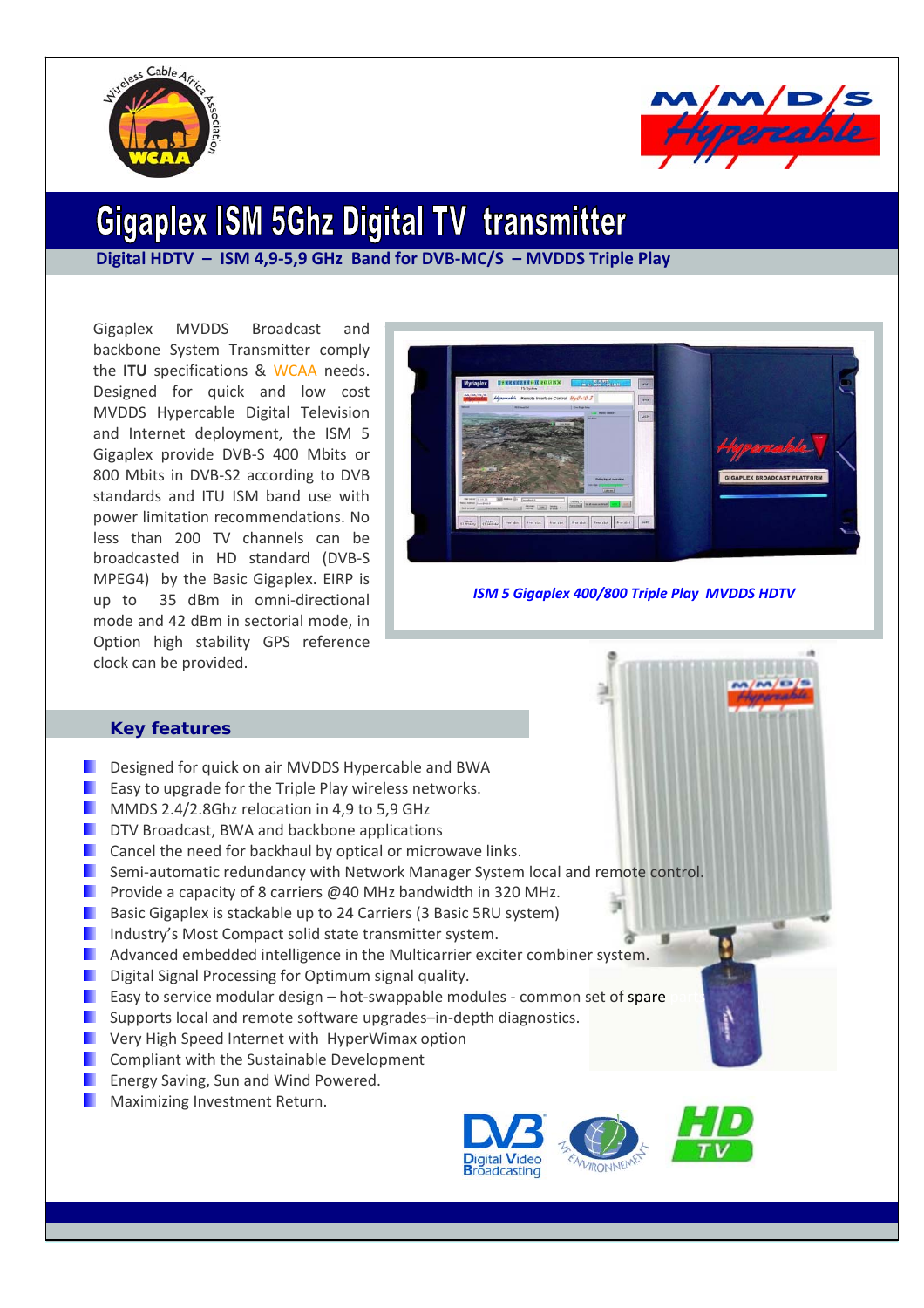Conforme au Développement Durable **Compliant with Sustainable Development** 

# Hypercable the Wireless Cable

### **Product data sheet specifications**

Each Hypercable Gigaplex integrates the exciter platform designed to ensure any migration to any DVB standard and any new wireless application. With our proprietary automatic gain control (AGC) and Phase Noise Reducer the Gigaplex line delivers the maximum output power for very low main power consumption and the better phase noise quality for DVB-S-QPSK, DVB-S2-8PSK-16APSK-32APSK Broadcasting standards. Gigaplex family have been designed with a highly modular architecture to reduce running costs and makes the transmitters and the system easy to maintain in service.

- **°** Fine output power tuning 0 dBm to 25 dBm. High Linearity, Compression point @ 2dB 27 dBm
- **°** EIRP up to 43 dBm for broadcast service up to 50 km.
- **°** AGC better than +- 01 dB in a 33 dB dynamical range
- **°** Full IP Ethernet Gigabit interfaces, ASI modules cabling.
- **°** Large family of transmit and receive antennas MISO and SIMO systems with space and angular diversity or
- shielded furtive an stealth antenna for interference cancelation

#### **OPTIONS**:

- **°** GPS 10 MHz genlock
- **°** 48 VDC powered for easy wind or solar energy system
- **°** GigaplexS2 **modulators** to drive MFN SFN remote transceivers.
- **°** Gigaplex Transceiver for DVB-T DVB-H Broadcasting VHF-UHF

# **Bandwidth and data flow specifications**

Hypercable repeater in the mountain. Powered by sun and windmill for re-transmission in a deep valley not line of sight to the Head End

**OPTION:**  *Weatherproof de-icing radome for ODU transmitter and antennae system* 













Radio TX ODU Omni TX Four sectorial TX High gain 90 & 120cm Energy by solar panels Furtive RX antenna 27 dBm antenna 9 dB 360° 4x16dB Inverted Gregorian 38dB combined with wind mills 45- 75- 90-120 cm

**For further information, about Operators and Distributors franchising please contact** *Hypercable*

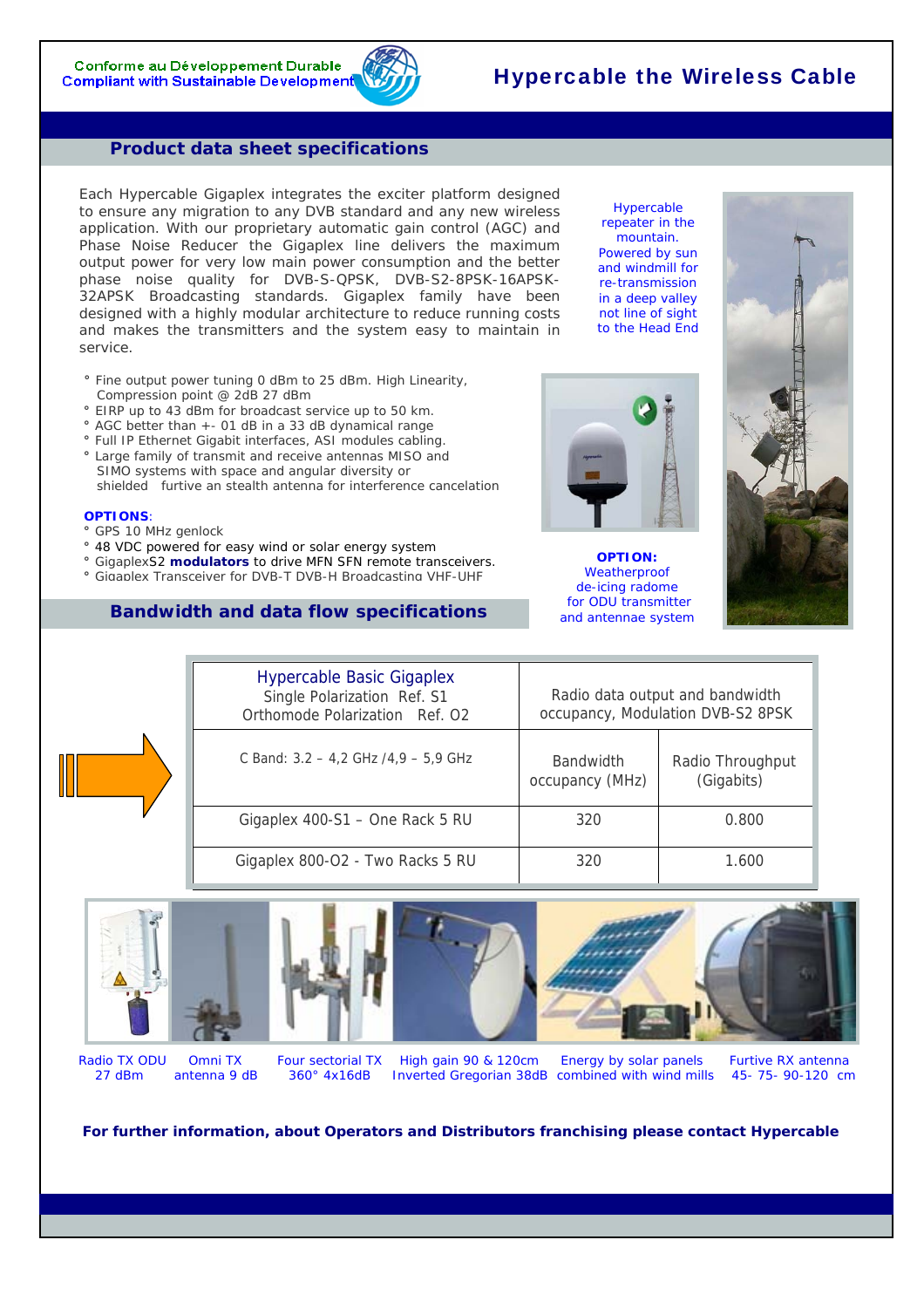# **ISM Triple Play Gigaplex**



# **SPECIFICATION FOR GIGAPLEX 2702 C series.**

| Item           | Parameter                                           | Value                                                                      |
|----------------|-----------------------------------------------------|----------------------------------------------------------------------------|
| $\mathbf{1}$   | RF Input Frequency Range                            | Model A: 900-1950MHz.                                                      |
| $\overline{2}$ | Input source power supply                           | Biass-Tee to apply power +15vdc to input.                                  |
|                |                                                     | Internal isolating switch or jumper.                                       |
| 3              | LO Frequency.                                       | Model A: 4.GHz.                                                            |
|                |                                                     | Model B:                                                                   |
| 4              | LO Stability over temp. range                       | Internal frequency reference:                                              |
|                |                                                     | Stability $< 1 \times 10^{-10}$ per second.                                |
|                |                                                     | $\leftarrow$ /-5x10 <sup>-8</sup> (0 to +60 <sup>0</sup> C).<br>Temp:      |
|                |                                                     | Ageing: $\lt$ +/-5x10 <sup>-9per</sup> day.                                |
|                |                                                     | or as per ext. freq. ref. i/p.                                             |
| 5              | RF Output Frequency Range                           | Model A: 4,9-5,9GHz.                                                       |
|                |                                                     | Model B:                                                                   |
| 6              | Automatic Gain Control (AGC)                        | AGC: Output signal power to be held at +25dBm                              |
|                |                                                     | +0-3dBm for input signal power range of -                                  |
|                |                                                     | 10dBm to -40dBm                                                            |
| 7              | Phase Lock Alarm Output                             | Lock +5vdc. Alarm 0vdc.                                                    |
| 8              | External 10MHz Freq. Ref input                      | OdBm approx. with auto select.                                             |
| 9              | Ext. 10MHz input connector                          | Sealed TNC type                                                            |
| 10             | Input/Output Impedance                              | 50 ohm.                                                                    |
| 11             | <b>Return Loss</b>                                  | Typically better than 15dB.                                                |
| 12             | Input Connector (L-band)                            | Sealed N-type.                                                             |
| 13             | Noise figure                                        | Typically 10dB for low signal level.                                       |
| 14             | <b>Output Connector (Ku-band)</b>                   | Sealed SMA-type.                                                           |
| 15             | Output Power at -1dB Compression.                   | Typically +27dBm min at 25°C.                                              |
| 16             | <b>Conversion Gain</b>                              | Variable 35dB-65dB depending upon input                                    |
|                |                                                     | signal power.                                                              |
| 17             | <b>Gain Flatness</b>                                | +/-0.5dB/40MHz segment, over band.                                         |
| 18             | Image Rejection                                     | 40dB min.                                                                  |
| 19             | LO Leakage at Input.                                | -50dBm min                                                                 |
| 20             | Phase Noise (with int. ref.)min.                    | -75dBc/Hz @ 100Hz offset.                                                  |
|                |                                                     | -92dBc/Hz @ 1KHz offset.                                                   |
|                |                                                     | -100dBc/Hz @ 10KHz offset.                                                 |
|                |                                                     | -107dBc/Hz @ 100KHz offset.                                                |
|                |                                                     | -125dBc/Hz @ 1MHz offset.                                                  |
| 21             | DC Power Supply.                                    | +24+/-4vdc at 1 amp approx. Internal fuse                                  |
|                |                                                     | protected. Internal power conditioner for                                  |
|                |                                                     | module/LNB supplies.                                                       |
| 23             |                                                     |                                                                            |
|                | Power supply/Lock Alarm Connector                   | Sealed male 5-pin type.<br>-25ºC to +60ºC from 30 minutes after switch-on. |
|                | <b>Operating Temperature Range</b><br>Environmental |                                                                            |
| 24             |                                                     | Weatherproof sealed IP65 including an Andrew                               |
|                |                                                     | type SD003 dehydrator with replaceable                                     |
|                |                                                     | cartridge.                                                                 |
| 25             | Mechanical construction                             | In special metal alloy box painted grey. Fitted                            |
|                |                                                     | clamp to mount on pole 40-60mm diameter.                                   |
| 26             | Dimensions excl. clamp & connectors                 | Connectors on lower face.                                                  |
|                |                                                     |                                                                            |